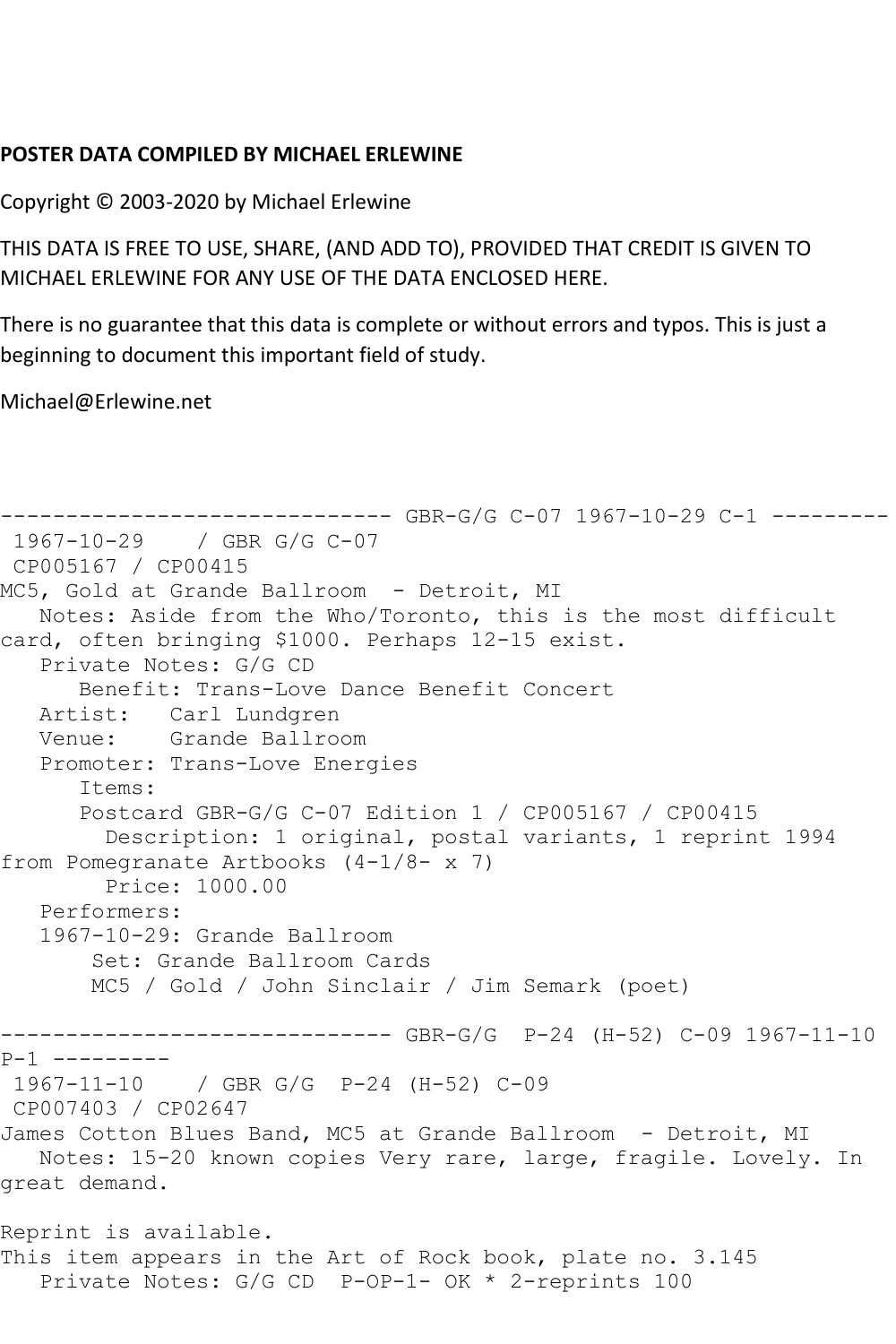```
 Artist: Carl Lundgren
   Venue: Grande Ballroom
   Promoter: Russ Gibb Presents
       Items:
       Original poster GBR-G/G P-24 (H-52) C-09 Edition 1 / CP007403 
/ CP02647 (13-1/4 x 24-1/8)
        AORPlate: 3.145 
         Price: 3000.00
       Postcard GBR-G/G P-24 (H-52) C-09 Edition 1 / CP005168 / 
CP00416
         Description: 1 original, postal variants, 1994 reprint by 
Pomegranate Artbooks (4-3/16 x 7-2/8)
         AORPlate: 3.145 
         Price: 275.00
   Performers:
    1967-11-10 1967-11-11: Grande Ballroom
        Set: Grande Ballroom Cards
        James Cotton Blues Band / MC5
    1967-11-11: James Cotton Blues Band / Billy C and the Sunshine
------------------------------ GBR-G/G P-26 (H-56) C-12 1967-12-01 
P-1 ---------
1967-12-01 / GBR G/G P-26 (H-56) C-12
CP007405 / CP02649
Chambers Brothers, Children at Grande Ballroom - Detroit, MI
   Notes: This poster is more rare that the earlier Chambers 
Brothers.
In general, from this point in the series onward, most have more 
copies out there. Same with the cards.
This item appears in the Art of Rock book, plate no. 3.153
    Private Notes: G/G CD P-OP-1-NM AOR-3.153
  Artist: Carl Lundgren<br>Venue: Grande Ballro
            Grande Ballroom
   Promoter: Russ Gibb Presents
       Items:
       Original poster GBR-G/G P-26 (H-56) C-12 Edition 1 / CP007405 
/ CP02649
         Description: 1 original (13-7/8 x 23-3/8)
         AORPlate: 3.153 
         Price: 800.00
       Postcard GBR-G/G P-26 (H-56) C-12 Edition 1 / CP005173 / 
CP00421
         Description: 1 original, postal variants, 1994 reprint by 
Pomegranate Artbooks (4-3/8 x 7-7/16)
         AORPlate: 3.153 
         Price: 100.00
```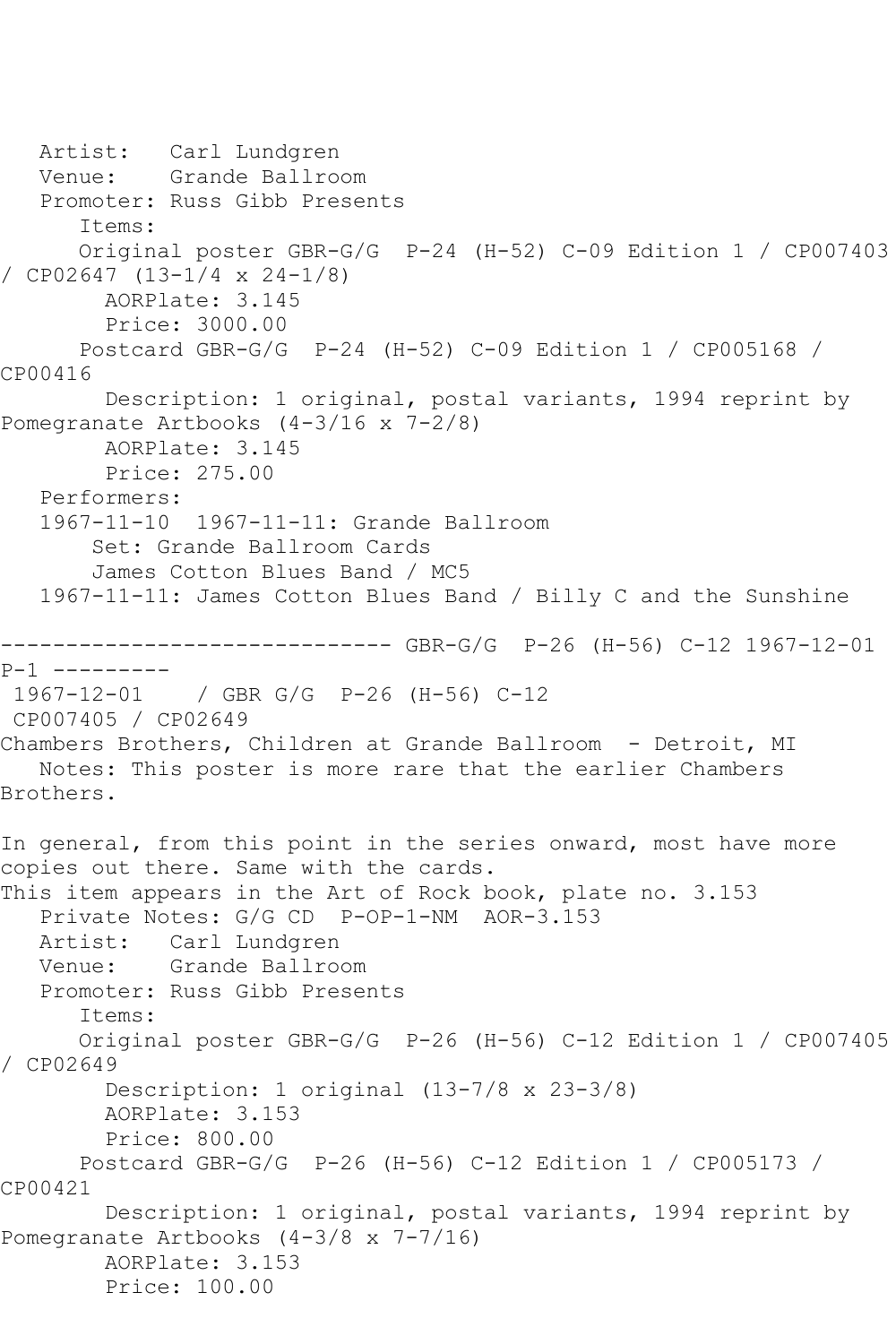```
 Performers:
   1967-12-01 1967-12-02: Grande Ballroom
        Set: Grande Ballroom Cards
        Chambers Brothers / Children
   1967-11-02: Chambers Brothers / Thyme / Up
        ------------------------------ GBR-G/G P-27 (H-58) C-14 1967-12-15 
P-1 ---------<br>1967-12-15
             / GBR G/G P-27 (H-58) C-14
CP007406 / CP02650
Vanilla Fudge, Thyme at Grande Ballroom - Detroit, MI
   Notes: This poster is quite fragile, discolors easily (because it 
is white), with most copies damaged. Also: hard to find.
   Private Notes: G/G CD P-OP-1-NM [tack holes]
   Artist: Carl Lundgren
   Venue: Grande Ballroom
   Promoter: Russ Gibb Presents
       Items:
       Original poster GBR-G/G P-27 (H-58) C-14 Edition 1 / CP007406 
/ CP02650
         Description: 1 original (13 x 22)
         Price: 800.00
      Postcard GBR-G/G P-27 (H-58) C-14 Edition 1 / CP005175 / 
CP00423
         Description: 1 original, postal variants (4-2/8 x 7-5/8)
         Price: 125.00
   Performers:
   1967-12-15 1967-12-17: Grande Ballroom
        Set: Grande Ballroom Cards
        Vanilla Fudge / Thyme / Rationals / MC5
------------------------------ GBR-G/G P-29 (H-60) C-16 1967-12-26 
P-1 ---------
1967-12-26 / GBR G/G P-29 (H-60) C-16
CP007408 / CP02652
Lyman woodard, Billy C. at Grande Ballroom - Detroit, MI
   Private Notes: G/G CD P-OP-1-NM
   Artist: Carl Lundgren
   Venue: Grande Ballroom
   Promoter: Russ Gibb Presents
       Items:
      Original poster GBR-G/G P-29 (H-60) C-16 Edition 1 / CP007408 
/ CP02652
         Description: 1 original (13 x 22)
         Price: 850.00
       Postcard GBR-G/G P-29 (H-60) C-16 Edition 1 / CP005177 / 
CP00425
```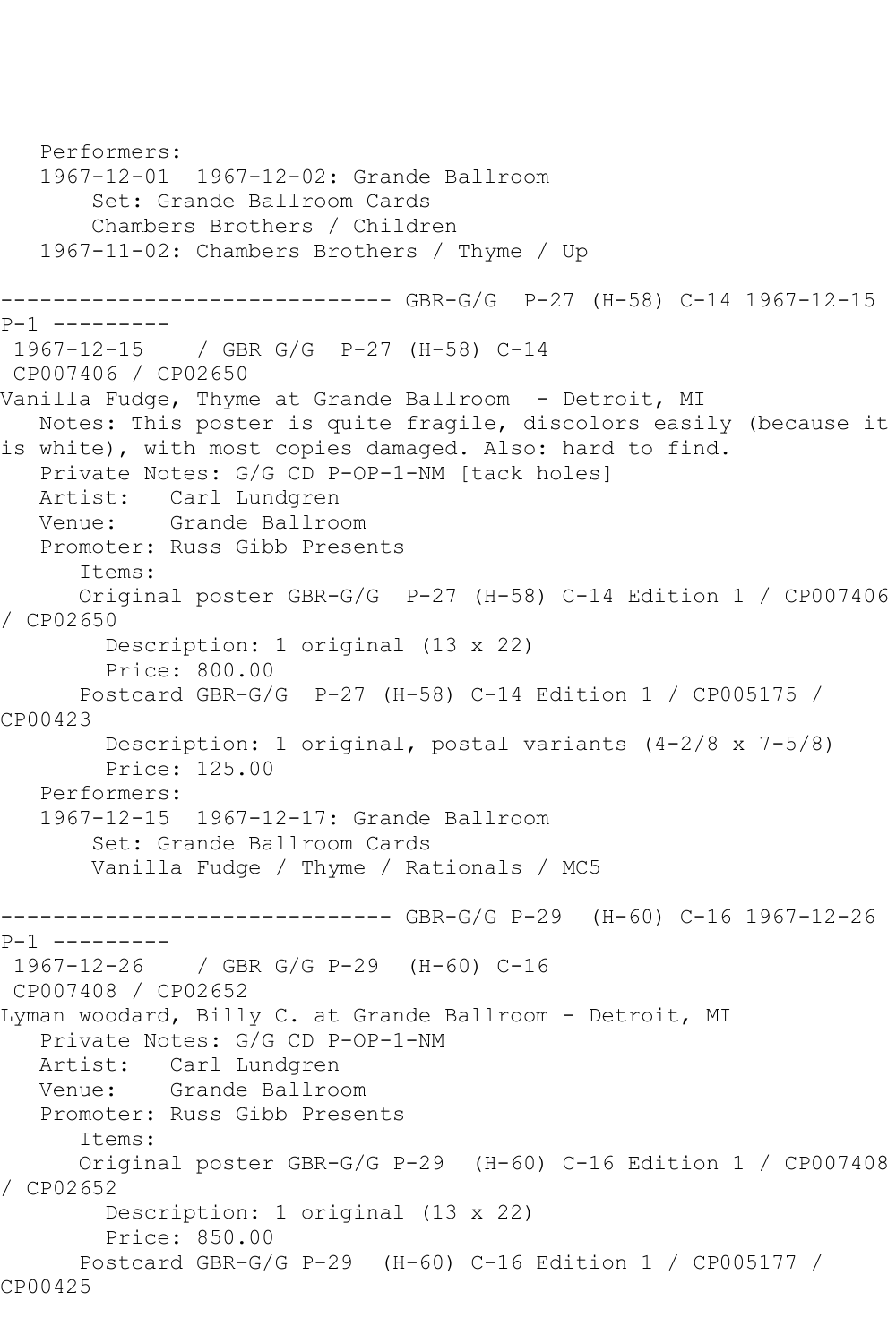```
 Description: 1 original, 1 reprint 1994 by Pomegranate 
Artbooks (4-1/8 x 7-3/8)
        Price: 120.00
   Performers:
   1967-12-26: Grande Ballroom
        Lyman Woodard / Billy C. / Talismen / Pack
   1967-12-27: MC5 / Up
   1967-12-28: Set: Grande Ballroom Cards
        Woolies / Soap
   1967-12-29:
   1967-12-30: John Lee Hooker / Apostles / Gang
   1967-12-31: MC5 / Prime Movers Blues Band / Billy C. / Apostles
------------------------------ GBR-G/G C-18 1968-01-12 C-1 ---------
1968-01-12 / GBR G/G C-18
CP005180 / CP00428
Buddy Guy, Gang at Grande Ballroom - Detroit, MI
   Private Notes: G/G CD
   Artist: Carl Lundgren
   Venue: Grande Ballroom
   Promoter: Russ Gibb Presents
       Items:
      Postcard GBR-G/G C-18 Edition 1 / CP005180 / CP00428
        Description: 1 original, poster varinats, 1 reprint 1994 by 
Pomegranate Artbooks (4-2/8 x 7)
        Price: 50.00
   Performers:
   1968-01-12 1968-01-13: Grande Ballroom
        Set: Grande Ballroom Cards
        Buddy Guy / Gang / Soap
                 ------------------------------ GBR-G/G C-20 1968-01-26 C-1 ---------
1968-01-26 / GBR G/G C-20
CP005181 / CP00429
Lyman woodard, Thyme at Grande Ballroom - Detroit, MI
   Private Notes: G/G CD
   Artist: Carl Lundgren
   Venue: Grande Ballroom
   Promoter: Russ Gibb Presents
       Items:
      Postcard GBR-G/G C-20 Edition 1 / CP005181 / CP00429
         Description: 1 original, poster variants, 1 reprint 1994 by 
Pomegranate Artbooks (4-7/8 x 7-1/2)
         Price: 45.00
   Performers:
   1968-01-26 1968-01-27: Grande Ballroom
        Set: Grande Ballroom Cards
```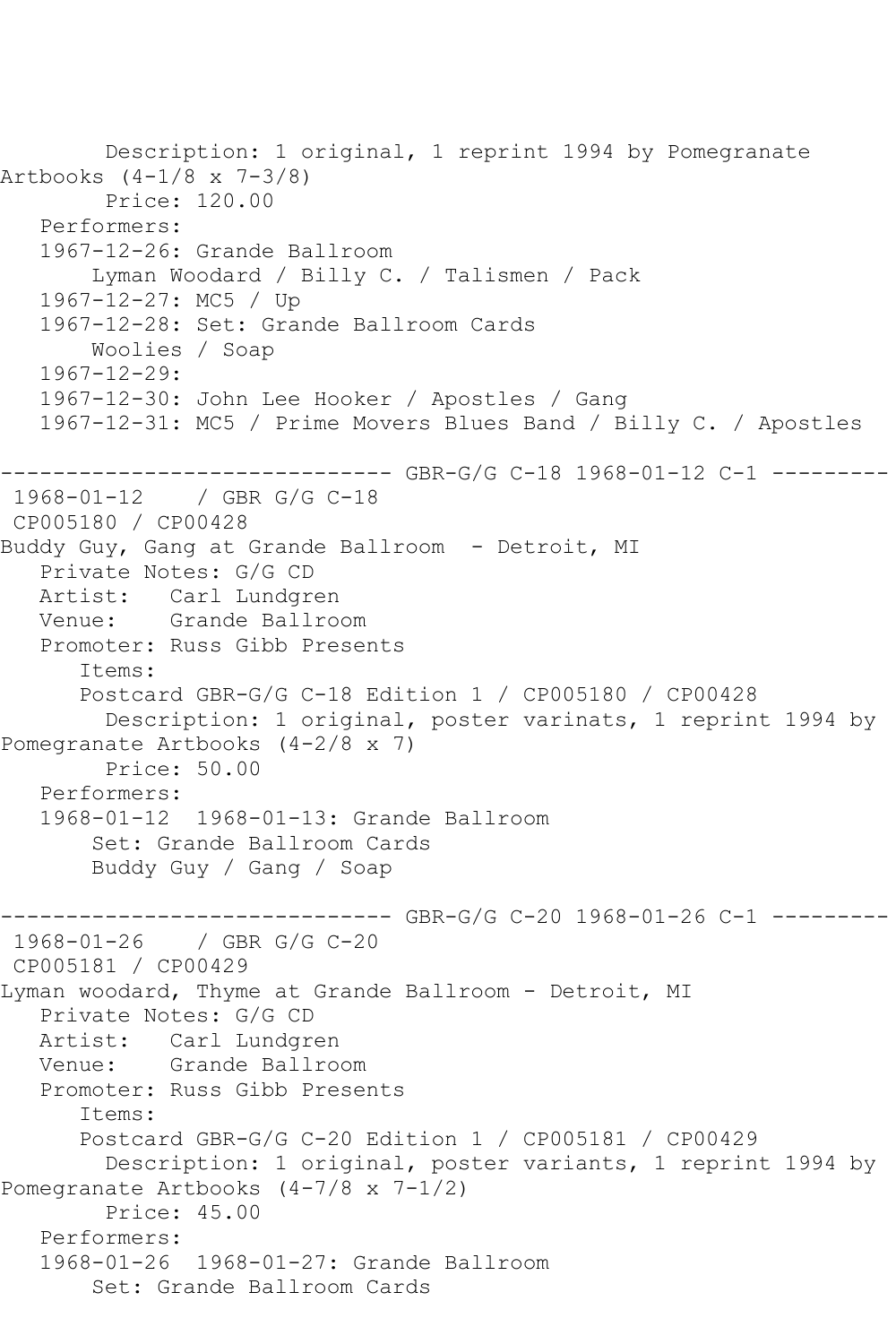```
 Lyman Woodard / Thyme / Jagged Edge
                       ------------------------------ GBR-G/G C-22 1968-02-09 C-1 ---------
1968-02-09 / GBR G/G C-22
CP005183 / CP00431
Frost, Children at Grande Ballroom - Detroit, MI
   Private Notes: G/G CD
   Artist: Carl Lundgren
   Venue: Grande Ballroom
   Promoter: Russ Gibb Presents
       Items:
      Postcard GBR-G/G C-22 / CP020500 / XL19680209
       Postcard GBR-G/G C-22 Edition 1 / CP005183 / CP00431
         Description: 1 original, poster variants, 1 reprint 1994 by 
Pomegranate Artbooks (4-3/8 x 7-5/8)
         Price: 50.00
   Performers:
   1968-02-09: Grande Ballroom
        Set: Grande Ballroom Cards
        Frost / Children
   1968-02-10: Jagged Edge / Ashmollyan Quintet
------------------------------ GBR-G/G C-23 1968-02-16 C-1 ---------
1968-02-16 / GBR G/G C-23
CP005184 / CP00432
Byrds, Canned Heat Blues Band at Grande Ballroom - Detroit, MI
   Private Notes: G/G CD
   Artist: Carl Lundgren
   Venue: Grande Ballroom
   Promoter: Russ Gibb Presents
       Items:
       Postcard GBR-G/G C-23 Edition 1 / CP005184 / CP00432
         Description: 1 original, poster variants, 1 reprint 1994 by 
Pomegranate Artbooks (4-1/8 x 7-1/16)
         Price: 60.00
   Performers:
   1968-02-16 1968-02-18: Grande Ballroom
        Set: Grande Ballroom Cards
        Byrds / Canned Heat Blues Band / Apostles / Thyme / Carousel 
/ Wilson Mower Pursuit
------------------------------ AVAL-FD-117 1968-05-03 P-1 ---------
1968-05-03 / AVAL FD-117
CP006392 / CP01642
Junior Wells, Canned Heat Blues Band at Avalon Ballroom - San 
Francisco, CA
   Private Notes: FD-CD(stamp) FD-OP-1
```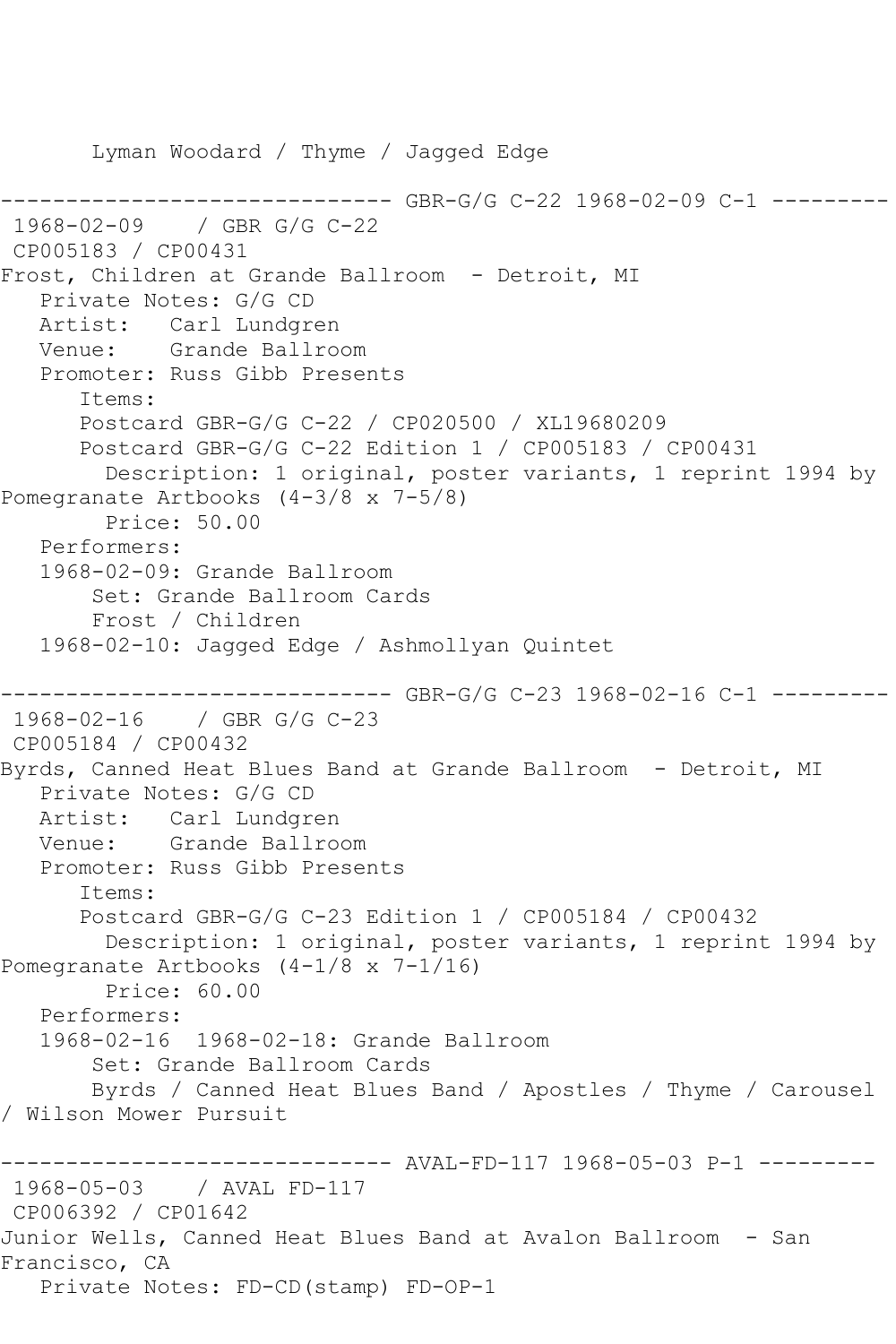```
 Artist: Carl Lundgren
   Venue: Avalon Ballroom
   Promoter: Family Dog Presents
       Items:
      Original poster AVAL-FD-117 Edition 1 / CP006392 / CP01642
         Description: 1 original (13-5/8 x 20)
         Price: 50.00
       Postcard AVAL-FD-117 Edition 1 / CP005387 / CP00636 Var. . SEE
         Description: 1 original with postal variants (4-15/16 x 7)
         Price: 20.00
   Performers:
   1968-05-03 1968-05-05: Avalon Ballroom
        Set: Family Dog Series
        Junior Wells / Canned Heat Blues Band / Chrome Syrcus / 
Clover
------------------------------ GBR-G/G C-44 1968-07-11 C-1 ---------
1968-07-11 / GBR G/G C-44
CP005206 / CP00454
Fleetwood Mac, Thyme at Grande Ballroom - Detroit, MI
   Private Notes: G/G CD
   Artist: Carl Lundgren
   Venue: Grande Ballroom
   Promoter: Russ Gibb Presents
       Items:
      Postcard GBR-G/G C-44 Edition 1 / CP005206 / CP00454
        Description: 1 original, postal variants, Reprint 1994 by 
Pomegranate Artbooks (4-2/8 x 7-1/16)
        Price: 80.00
   Performers:
   1968-07-11: Grande Ballroom
        Fleetwood Mac / Thyme
   1968-07-12: Pink Floyd / Jagged Edge
   1968-07-13: Set: Grande Ballroom Cards
        Who / Frost / Psychedelic Stooges
------------------------------ GBR-G/G C-45 1968-07-19 C-1 ---------
1968-07-19 / GBR G/G C-45
CP005190 / CP00438
Spirit, Fever Tree at Grande Ballroom - Detroit, MI
   Private Notes: G/G CD
   Artist: Carl Lundgren
   Venue: Grande Ballroom
   Promoter: Russ Gibb Presents
       Items:
       Postcard GBR-G/G C-45 Edition 1 / CP005190 / CP00438
```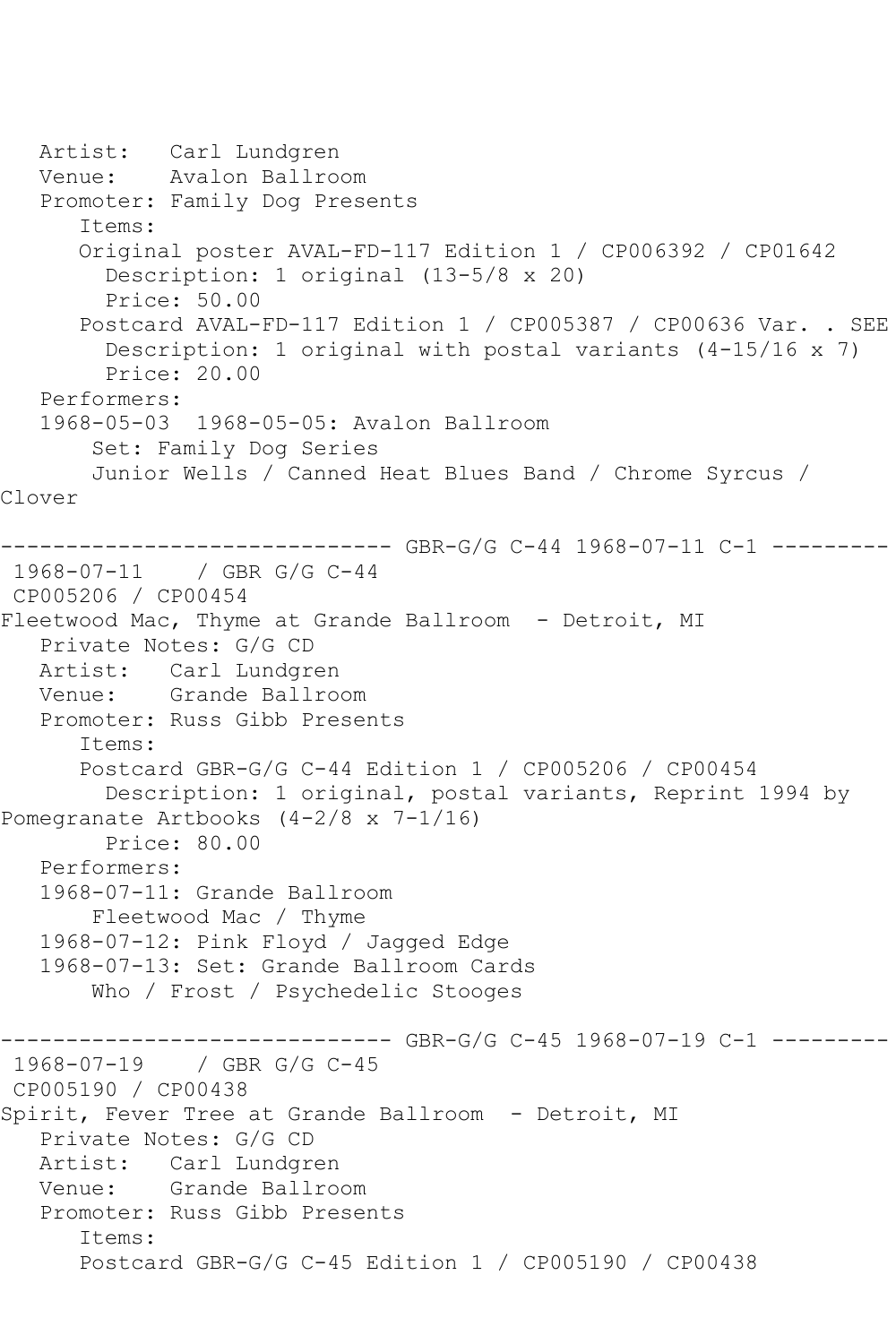```
 Description: 1 original, postal variants, Reprint 1994 by 
Pomegranate Artbooks (4-3/6 x 7-1/16)
         Price: 40.00
   Performers:
   1968-07-19: Grande Ballroom
        Spirit / Fever Tree / James Gang
   1968-07-20: Spirit / Fever Tree / Soul Remains
   1968-07-21: Set: Grande Ballroom Cards
        Spirit / Fever Tree / Stuart Avery Assemblage
------------------------------ GBR-G/G C-46 1968-07-26 C-1 ---------
1968-07-26 / GBR G/G C-46
CP005208 / CP00456
Steve Miller Blues Band, Odds and Ends at Grande Ballroom -
Detroit, MI
   Private Notes: G/G CD
   Artist: Carl Lundgren
   Venue: Grande Ballroom
   Promoter: Russ Gibb Presents
       Items:
       Postcard GBR-G/G C-46 Edition 1 / CP005208 / CP00456
         Description: 1 original, postal variants, Reprint 1994 by 
Pomegranate Artbooks (4-2/8 x 6-5/8)
         Price: 30.00
   Performers:
   1968-07-26: Grande Ballroom
        Steve Miller Blues Band / Odds and Ends
   1968-07-27: Steve Miller Blues Band / Carousel
   1968-07-28: Set: Grande Ballroom Cards
        Steve Miller Blues Band / Air Speed Indicator
                  ------------ GBR-G/G C-47 1968-08-02 C-1 ---------
1968-08-02 / GBR G/G C-47
CP005209 / CP00457
Paupers, Rain at Grande Ballroom - Detroit, MI
   Private Notes: G/G CD
   Artist: Carl Lundgren
   Venue: Grande Ballroom
   Promoter: Russ Gibb Presents
       Items:
      Postcard GBR-G/G C-47 Edition 1 / CP005209 / CP00457
         Description: 1 original, postal variants, reprint 1994 by 
Pomegranate Artbooks (4-2/8 x 7-2/8)
         Price: 40.00
   Performers:
   1968-08-02: Grande Ballroom
        Paupers / Rain
```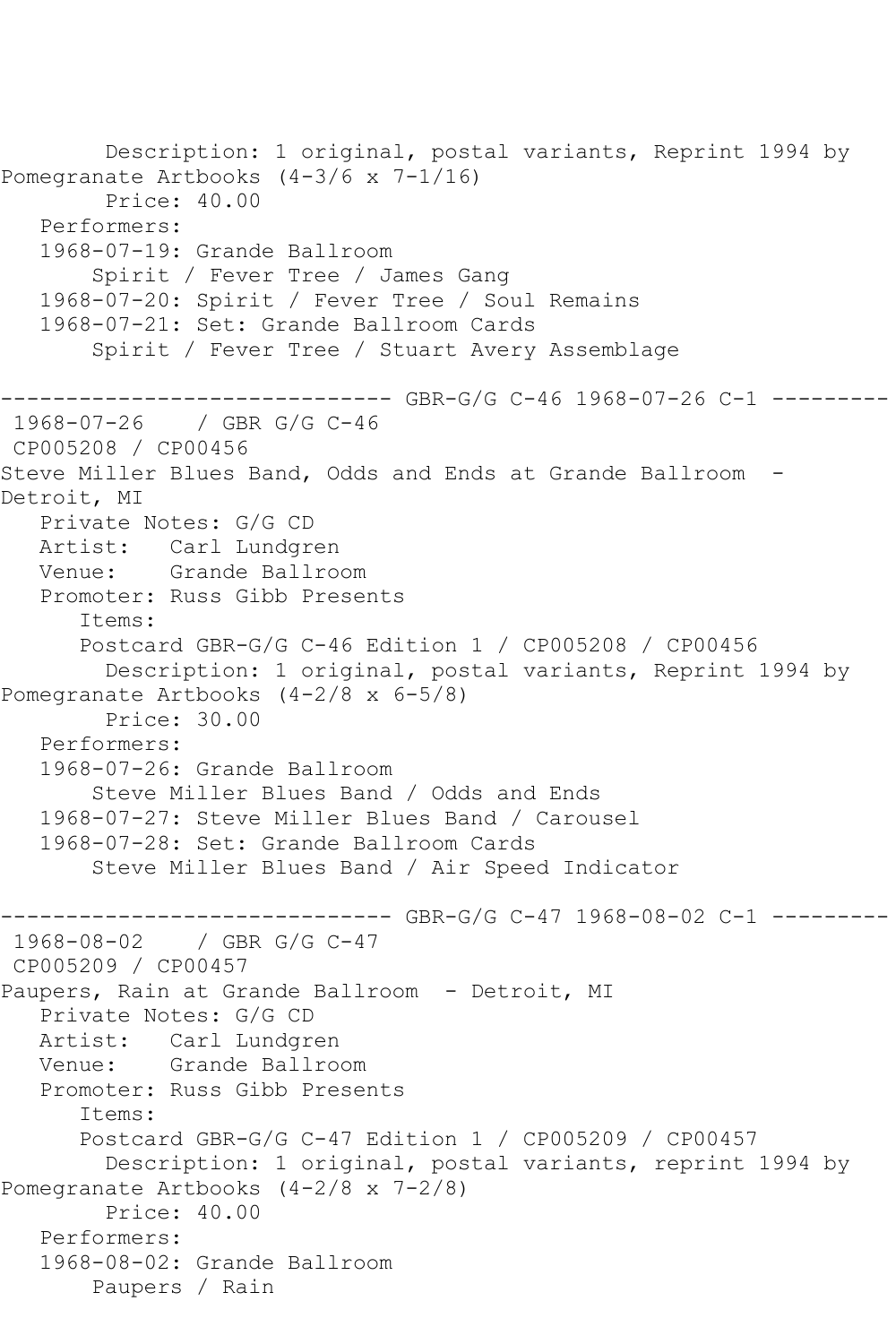```
 1968-08-03: Paupers / Hawk
    1968-08-04: Set: Grande Ballroom Cards
        Paupers / Thyme
------------------------------ GBR-G/G C-48 1968-08-09 C-1 ---------
1968-08-09 / GBR G/G C-48
CP005210 / CP00458
Canned Heat Blues Band, Rationals at Grande Ballroom - Detroit, MI
    Private Notes: G/G CD
   Artist: Carl Lundgren
   Venue: Grande Ballroom
    Promoter: Russ Gibb Presents
       Items:
       Postcard GBR-G/G C-48 Edition 1 / CP005210 / CP00458
        Description: 1 original, reprint 1994 by Pomegranate 
Artbooks (4-6/8 x 6-3/8)
         Price: 30.00
    Performers:
    1968-08-09 1968-08-11: Grande Ballroom
        Set: Grande Ballroom Cards
        Canned Heat Blues Band / Rationals / Jagged Edge / Children
                     ------------------------------ GBR-G/G C-49 3.156 1968-08-16 C-1 ---
------
1968-08-16 / GBR G/G C-49 3.156
CP005212 / CP00460
Country Joe and the Fish, Muff at Grande Ballroom - Detroit, MI
   Notes: This item appears in the Art of Rock book, plate no. 3.156
   Private Notes: G/G CD AOR-3.156
   Artist: Carl Lundgren
   Venue: Grande Ballroom
    Promoter: Russ Gibb Presents
       Items:
       Postcard GBR-G/G C-49 3.156 Edition 1 / CP005212 / CP00460
         Description: 1 original, variants, reprint 1994 by 
Pomegranate Artbooks (4-2/8 x 7-3/16)
         AORPlate: 3.156 
         Price: 45.00
    Performers:
    1968-08-16 1968-08-18: Grande Ballroom
        Country Joe and the Fish / Muff
    1968-08-17: Country Joe and the Fish / Pack
    1968-08-18: Set: Grande Ballroom Cards
        Country Joe and the Fish / H.P and the Grass Roots Movement
                    ------------------------------ GBR-G/G C-50 1968-08-23 C-1 ---------
1968-08-23 / GBR G/G C-50
```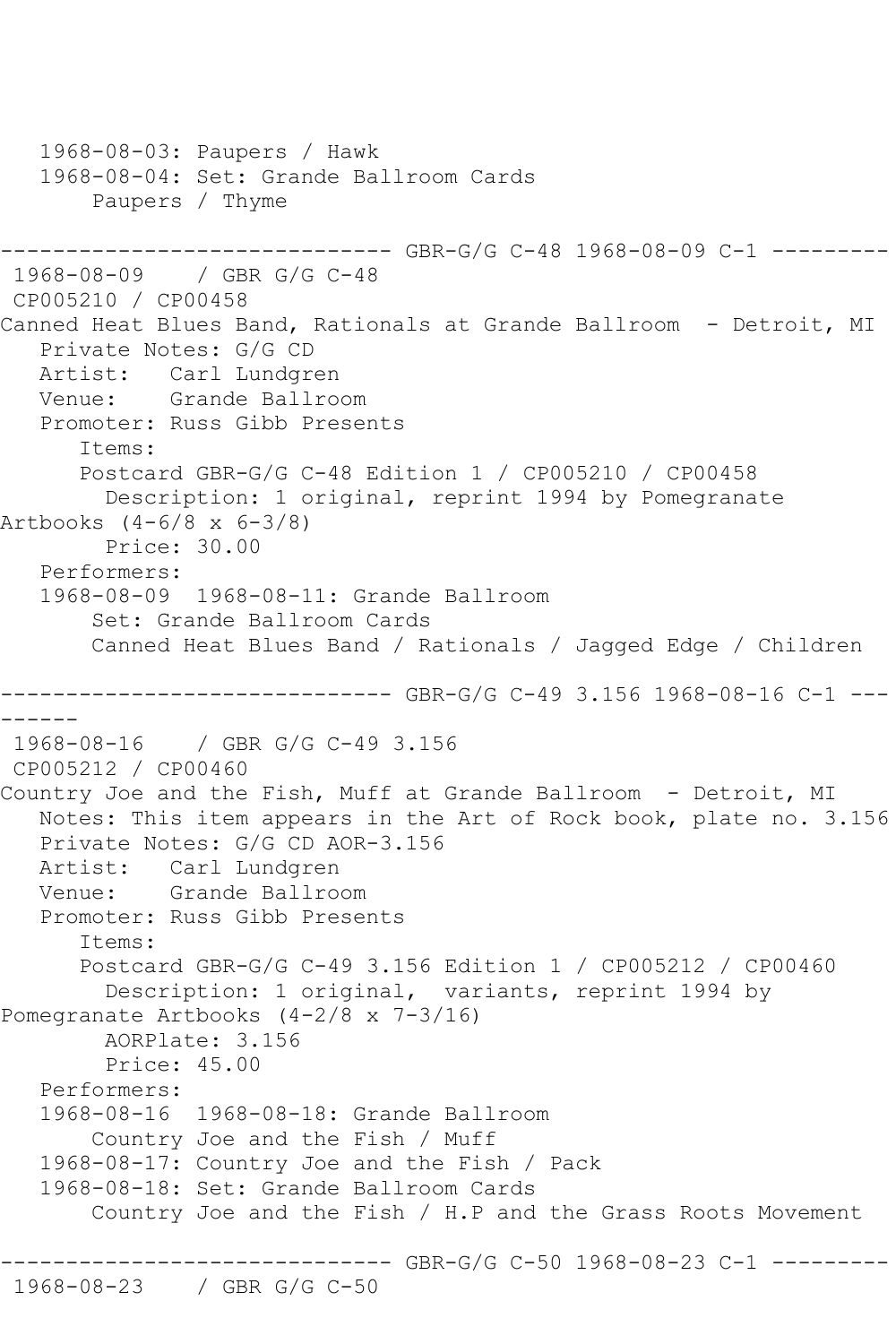```
CP001800 / 1822
Albert King, Rationals at Grande Ballroom - Detroit, MI
   Notes: a
    Private Notes: G/G CD(orange)
   Artist: Carl Lundgren
   Venue: Grande Ballroom
    Promoter: Russ Gibb Presents
       Items:
       Postcard GBR-G/G C-50 / CP020540 / XL19680823
         Description: 1 original, many variants
         Price: 40.00
       Postcard GBR-G/G C-50 Edition 1 / CP001800 / 1822 Var. A
         Description: 1 original, many variants (4-2/8 x 7-3/16)
         Price: 40.00
       Postcard GBR-G/G C-50 Edition 1 / CP005213 / CP00461 Var. B
         Description: 1 original, many variants (4-2/8 x 7-3/16)
         Price: 40.00
    Performers:
    1968-08-23 1968-08-25: Grande Ballroom
        Albert King / Rationals / Psychedelic Stooges / Jagged Edge
    1968-08-24: Albert King / Toad / Blues Confederation
    1968-08-25: Set: Grande Ballroom Cards
        Albert King / Dharma / Wilson Mower Pursuit
                    ------------------------------ GBR-G/G C-51 1968-08-30 C-1 ---------
1968-08-30 / GBR G/G C-51
CP005214 / CP00462
Howlin' Wolf, Crysalis at Grande Ballroom - Detroit, MI
    Private Notes: G/G CD(double)
   Artist: Carl Lundgren
   Venue: Grande Ballroom
    Promoter: Russ Gibb Presents
       Items:
       Postcard GBR-G/G C-51 / CP046075
         Description: Double Card
       Postcard GBR-G/G C-51 Edition 1 / CP005214 / CP00462
         Description: 1 original, postal variants, reprint 1994 by 
Pomegranate Artbooks (4-3/16 x 7-1/8)
         Price: 50.00
    Performers:
    1968-08-30 1968-08-31: Grande Ballroom
        Set: Grande Ballroom Cards
        Howlin' Wolf / Crysalis / Thyme / Rhino
                         ------------------------------ BPO-G/G 1968-09-01 C-1 ---------
1968-09-01 / BPO G/G
CP005215 / CP00463
```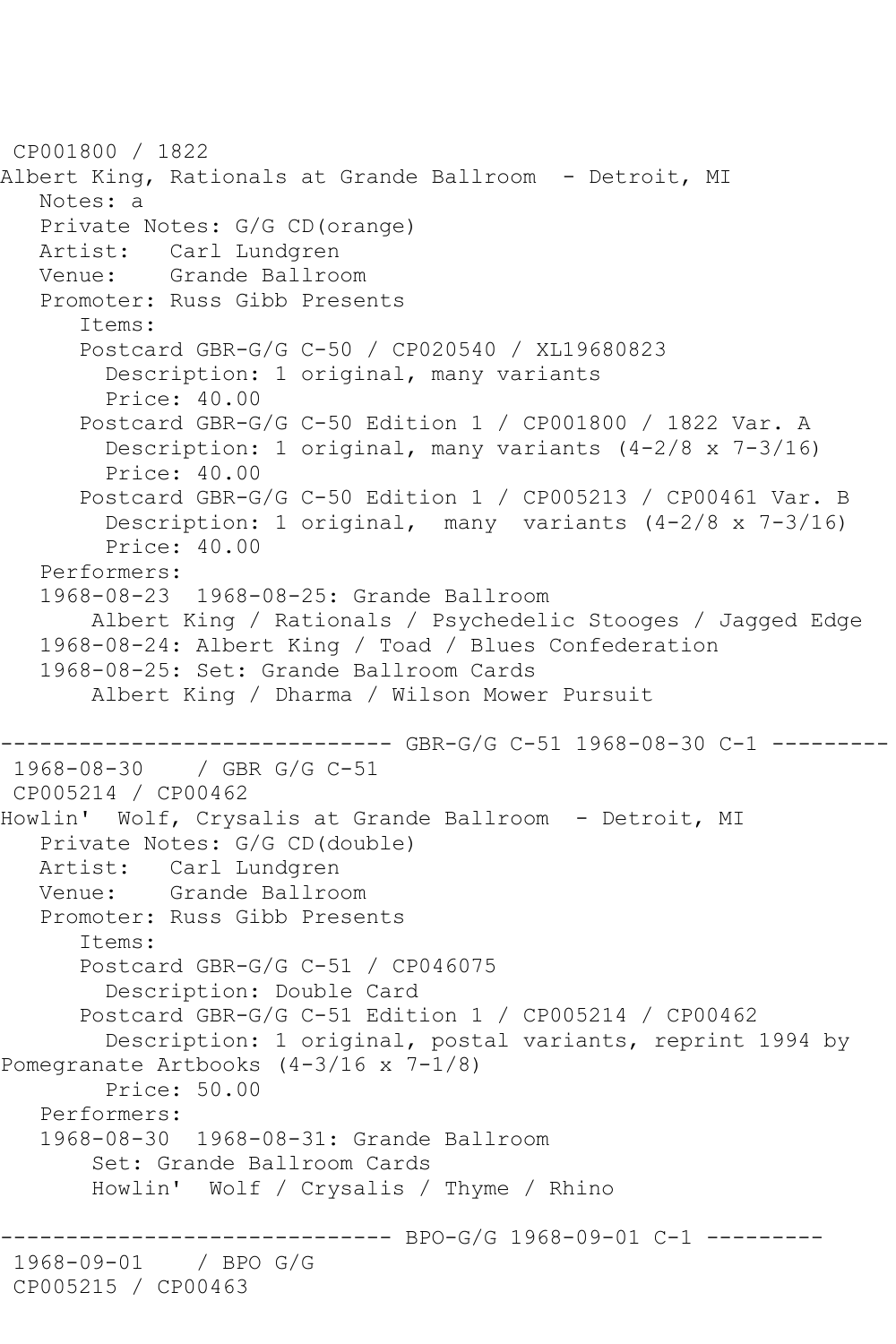```
Oakland Pop Festival: Procol Harum, Pink Floyd at Baldwin Pavillion, 
Oakland University - Oakland, CA
   Private Notes: G/G CD
  Artist: Carl Lundgren<br>Venue: Baldwin Pavil
           Baldwin Pavillion, Oakland University
   Promoter: Russ Gibb Presents
       Items:
       Postcard BPO-G/G / CP046075
         Description: Double Card
       Postcard BPO-G/G Edition 1 / CP005215 / CP00463
         Description: 1 original, reprint 1994 by Pomegranate 
Artbooks (4-3/16 x 7-1/8)
        Price: 75.00
   Performers:
   1968-09-01: Baldwin Pavillion, Oakland University
        Procol Harum / Pink Floyd / Howlin' Wolf / Chrysalis / 
Rationals / SRC - Scot Richard Case / Thyme / MC5 / Jagged Edge / 
Psychedelic Stooges / Frost / Children
                    ---------- GBR-G/G C-55 3.149 1968-09-27 C-1 ---
------
1968-09-27 / GBR G/G C-55 3.149
CP005220 / CP00468
Spooky Tooth, Mccoys at Grande Ballroom - Detroit, MI
   Notes: This item appears in the Art of Rock book, plate no. 3.149
   Private Notes: G/G CD AOR-3.149
   Artist: Carl Lundgren
   Venue: Grande Ballroom
   Promoter: Russ Gibb Presents
       Items:
      Postcard GBR-G/G C-55 3.149 Edition 1 / CP005220 / CP00468
         Description: 1 original, postal variations, reprint 1994 by 
Pomegranate Artbooks (4-3/16 x 6-7/8)
         AORPlate: 3.149 
         Price: 45.00
   Performers:
   1968-09-27 1968-09-29: Grande Ballroom
        Set: Grande Ballroom Cards
        Spooky Tooth / Mccoys
                       ------GBR-G/G C-56 3.148 1968-10-04 C-1 ---------
1968-10-04 / GBR G/G C-56 3.148
CP005248 / CP00496
Ten Years After, Rationals at Grande Ballroom - Detroit, MI
   Notes: This item appears in the Art of Rock book, plate no. 3.148
   Private Notes: G/G CD AOR-3.148
```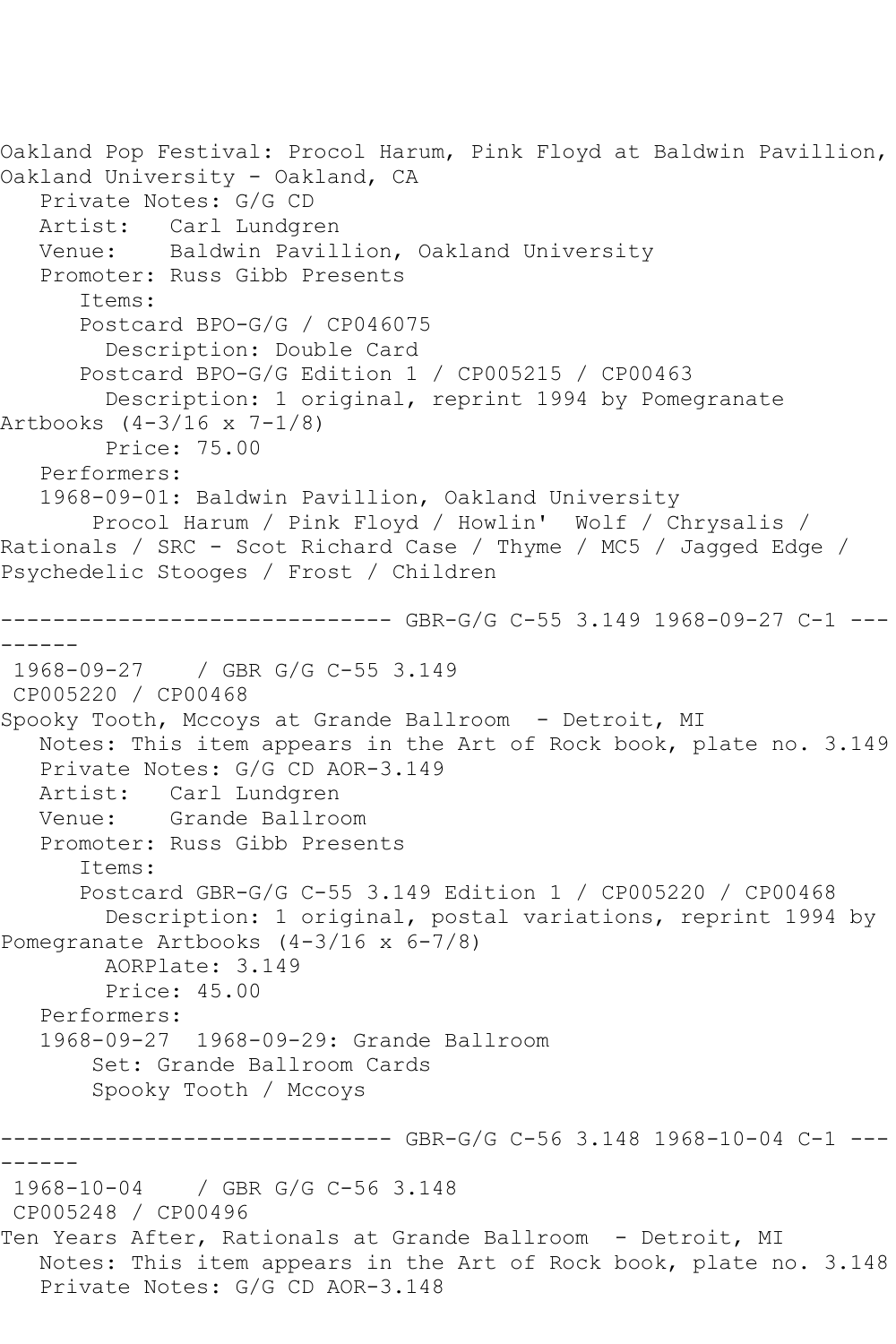```
 Artist: Carl Lundgren
   Venue: Grande Ballroom
   Promoter: Russ Gibb Presents
       Items:
       Postcard GBR-G/G C-56 3.148 Edition 1 / CP005248 / CP00496
         Description: 1 original, postal variants, reprint 1994 by 
Pomegranate Artbooks (4-2/8 x 7-7/16)
         AORPlate: 3.148 
         Price: 45.00
   Performers:
   1968-10-04 1968-10-06: Grande Ballroom
        Ten Years After / Rationals / Dave Workman Band
   1968-10-05: Ten Years After / Orange Fuzz
   1968-10-06: Set: Grande Ballroom Cards
        Ten Years After / Stuart Avery Assemblage
------------------------------ GBR-G/G C-57 1968-10-11 C-1 ---------
              / GBR G/G C-57
CP005238 / CP00486
John Mayall, Psychedelic Stooges at Grande Ballroom - Detroit, MI
   Private Notes: G/G CD
   Artist: Carl Lundgren
   Venue: Grande Ballroom
   Promoter: Russ Gibb Presents
       Items:
      Postcard GBR-G/G C-57 Edition 1 / CP005238 / CP00486
         Description: 1 original, postal variants, reprint 1994 by 
Pomegranate Artbooks (4-3/16 x 7-7/16)
         Price: 60.00
        GBR-G/G C-57 / CP046077
        Description: Double card
   Performers:
   1968-10-11 1968-10-13: Grande Ballroom
        Set: Grande Ballroom Cards
        John Mayall / Psychedelic Stooges
------------------------------ GBR-G/G C-58 1968-10-15 C-1 ---------
1968-10-15 / GBR G/G C-58
CP005237 / CP00485
Big Brother and the Holding Company, Janis Joplin at Grande Ballroom 
- Detroit, MI
   Private Notes: G/G CD
   Artist: Carl Lundgren
   Venue: Grande Ballroom
   Promoter: Russ Gibb Presents
       Items:
       Postcard GBR-G/G C-58 / CP046077
```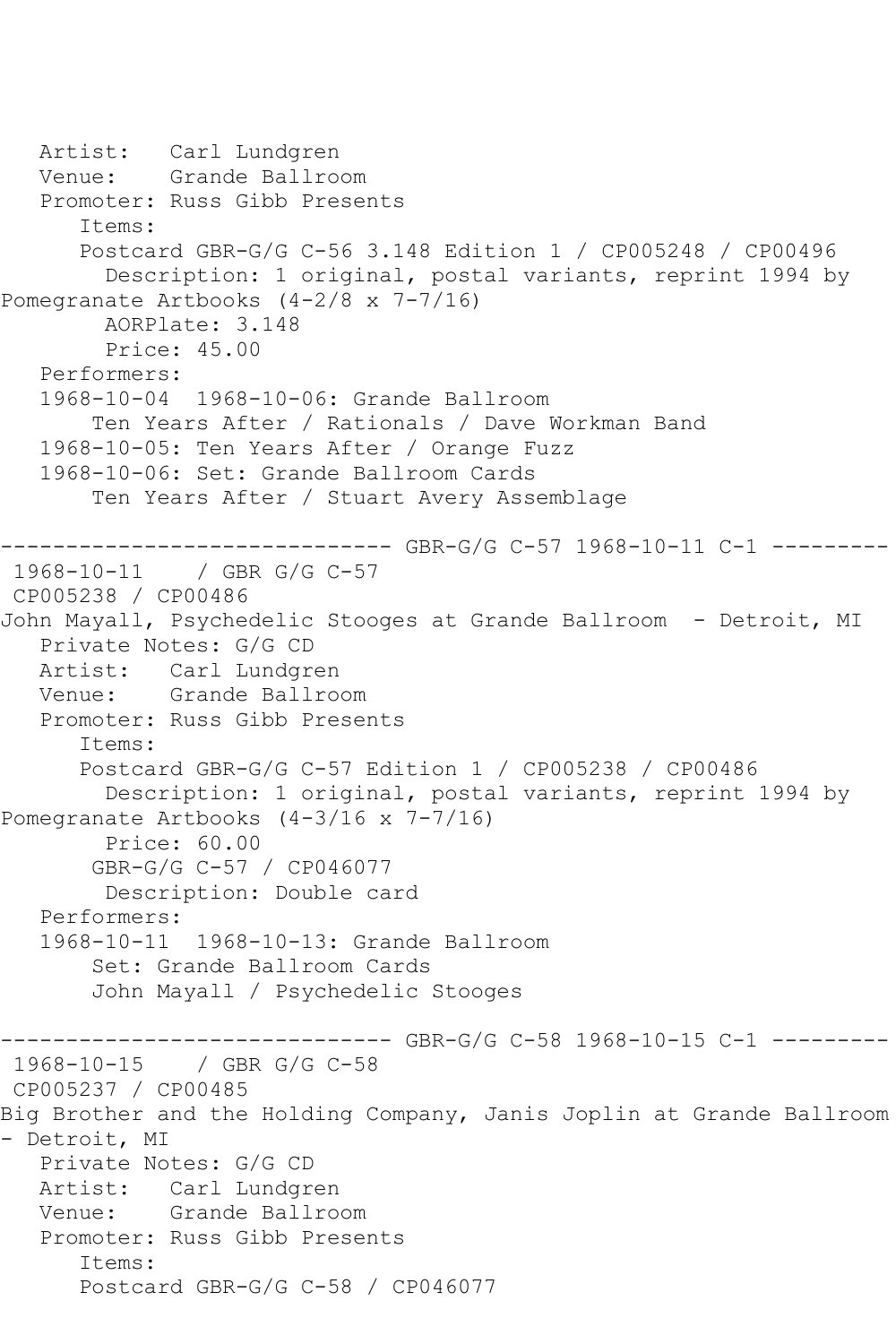Description: Double card Postcard GBR-G/G C-58 Edition 1 / CP005237 / CP00485 Description: 1 original, reprint 1994 by Pomegranate Artbooks (4-3/16 x 7-7/16) Price: 75.00 Performers: 1968-10-15: Grande Ballroom Set: Grande Ballroom Cards Big Brother and the Holding Company / Janis Joplin / Thyme ------------------------------ GBR-G/G C-61 3.152 1968-10-29 C-1 --- ------ 1968-10-29 / GBR G/G C-61 3.152 CP005241 / CP00489 Quicksilver Messenger Service, Frost at Grande Ballroom - Detroit, MI Notes: This item appears in the Art of Rock book, plate no. 3.152 Private Notes: G/G CD AOR-3.152 Artist: Carl Lundgren Venue: Grande Ballroom Promoter: Russ Gibb Presents Items: Postcard GBR-G/G C-61 3.152 Edition 1 / CP005241 / CP00489 Description: 1 original, postal variants, reprint 1994 by Pomegranate Artbooks (4-3/16 x 7-3/8) AORPlate: 3.152 Price: 125.00 Performers: 1968-10-29: Grande Ballroom Set: Grande Ballroom Cards Quicksilver Messenger Service / Frost ------------------------------ GBR-G/G C-62 3.155 1968-11-01 P-1 --- ------ 1968-11-01 / GBR G/G C-62 3.155 CP005619 / CP00868 Jeff Beck, Toad at Grande Ballroom - Detroit, MI Notes: This item appears in the Art of Rock book, plate no. 3.155 Private Notes: G/G CD AOR-3.155 Artist: Carl Lundgren Venue: Grande Ballroom Promoter: Russ Gibb Presents Items: Original poster GBR-G/G C-62 3.155 Edition 1 / CP005619 / CP00868 Var. reprint Description: no original, 1 reprint 1994 (12-1/2 x 22-1/4) AORPlate: 3.155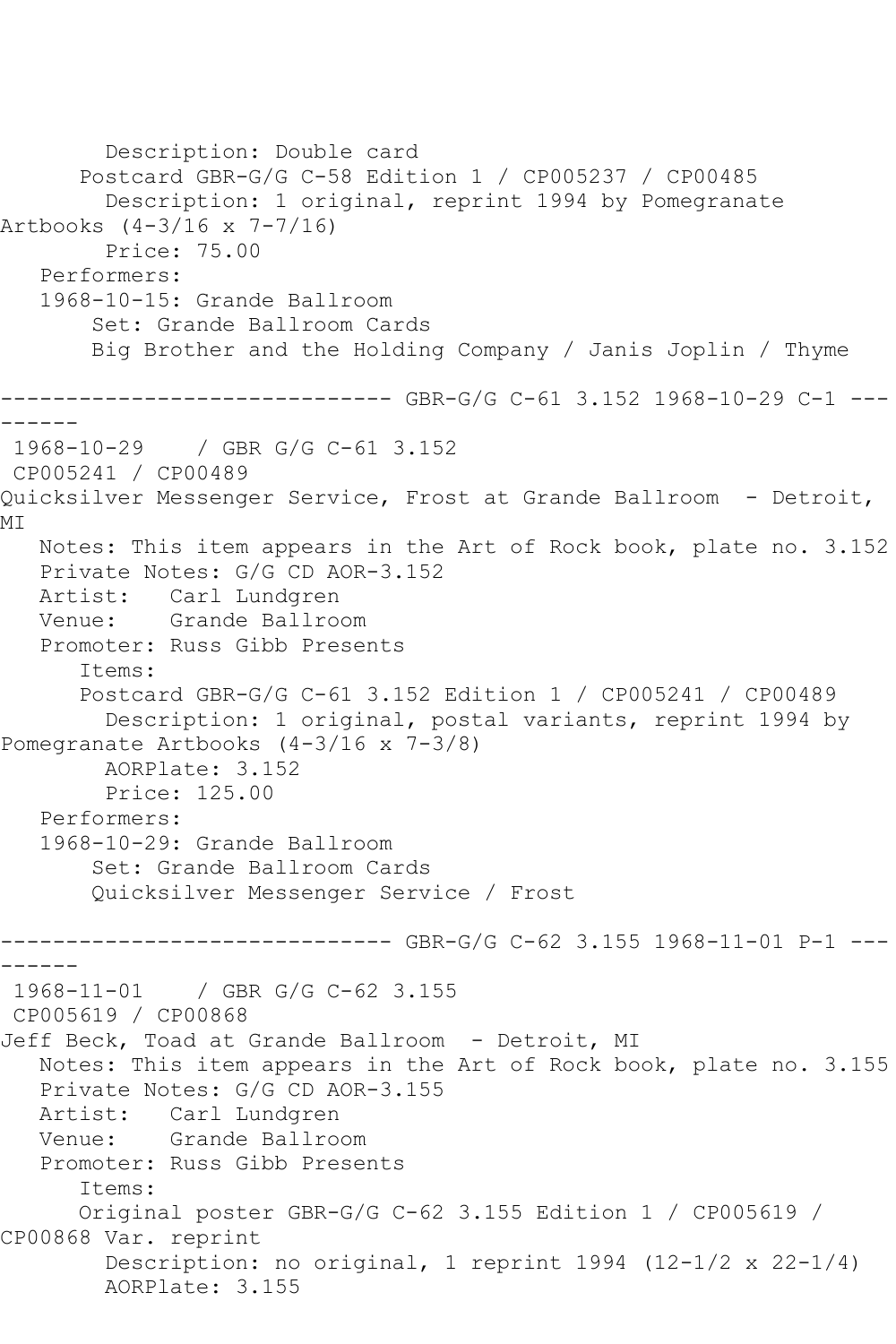```
 Postcard GBR-G/G C-62 3.155 Edition 1 / CP005242 / CP00490 
Var. PC 62
         Description: 1 original, postal variants (4-2/8 x 7-7/16)
         AORPlate: 3.155 
         Price: 45.00
   Performers:
    1968-11-01 1968-11-03: Grande Ballroom
        Set: Grande Ballroom Cards
        Jeff Beck / Toad
    1968-11-02: Jeff Beck / Mckenna Mendleson Mainline
    1968-11-03: Jeff Beck / Joyful Wisdom
         ------------------------------ 1968-11-15 C-1 ---------
1968-11-15 / 
CP010050 / CS05145
MC5, Supporting Acts at Grass - 232 W. western Ave., Muskegon
  Artist: Carl Lundgren<br>Venue: Grass - 232 W
            Grass - 232 W. western Ave., Muskegon
    Promoter: Mike Quatro
       Items:
       Postcard Edition 1 / CP010050 / CS05145
    Performers:
    1968-11-15: Grass - 232 W. western Ave., Muskegon
        MC5 / Supporting Acts
    1968-11-16: Unrelated Segments
------------------------------ GBR-G/G C-65 3.158 1968-11-21 P-1 ---
------
1968-11-21 / GBR G/G C-65 3.158
CP005731 / CP00980
Blue Cheer, Stooges at Grande Ballroom - Detroit, MI
   Notes: This item appears in the Art of Rock book, plate no. 3.158
   Private Notes: G/G CD * reprint 45 @
   Artist: Carl Lundgren
   Venue: Grande Ballroom
   Promoter: Russ Gibb Presents
       Items:
       Original poster GBR-G/G C-65 3.158 Edition 1 / CP005731 / 
CP00980
         Description: No original, issued 2001, in a signed and 
numbered edition by Carl Lundgren.
         AORPlate: 3.158 
         Price: 45.00
       Postcard GBR-G/G C-65 3.158 Edition 1 / CP005245 / CP00493
         Description: 1 original, postal variants, reprint 1994 by 
Pomegranate Artbooks (4-3/17 x 7/16)
         AORPlate: 3.158
```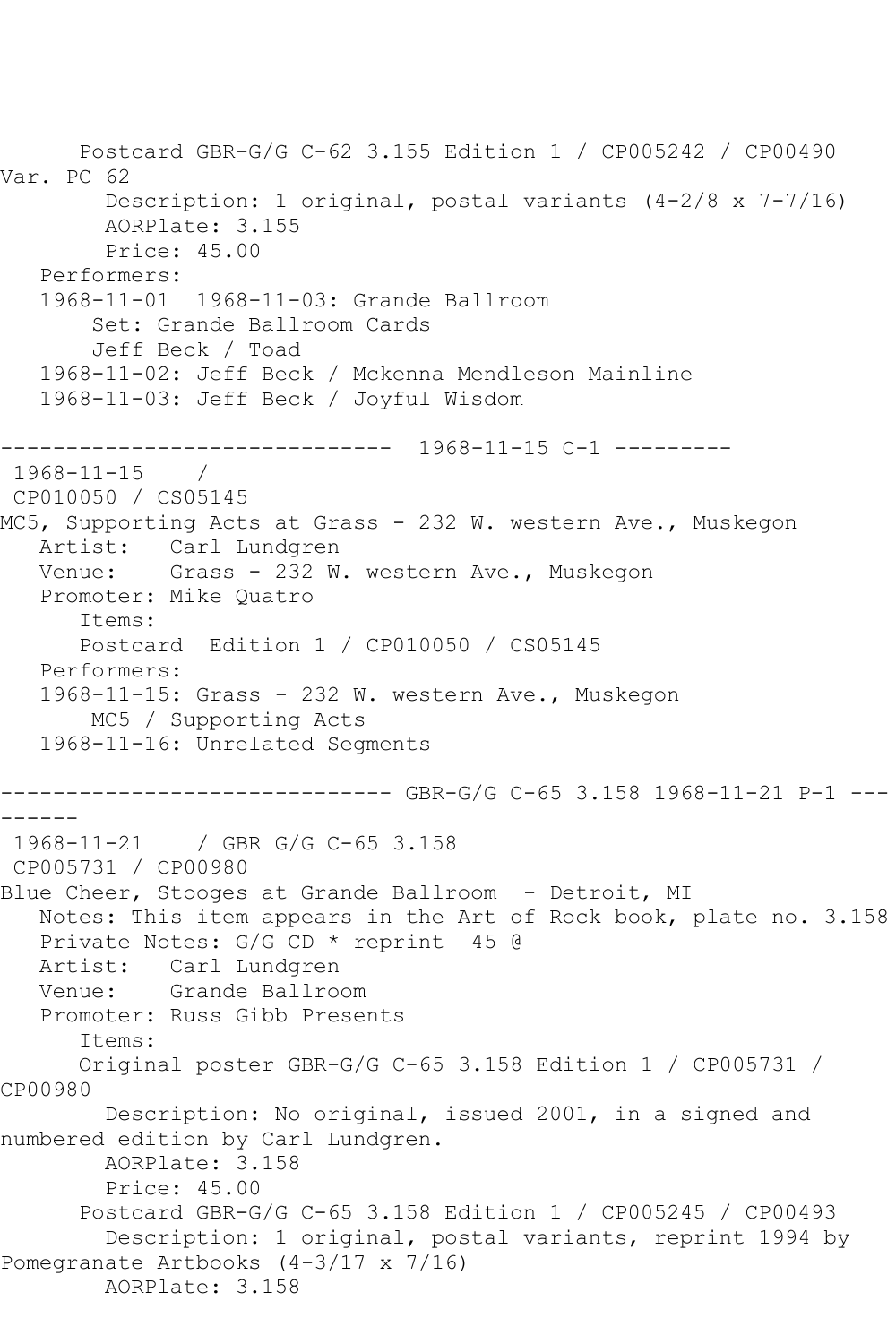```
 Price: 75.00
    Performers:
    1968-11-21: Grande Ballroom
        Blue Cheer / Stooges
    1968-11-22: Tim Buckley / Terry Reid / Wilson Mower Pursuit
    1968-11-23: Set: Grande Ballroom Cards
        Tim Buckley / Terry Reid / Caste
    1968-11-24: Jefferson Airplane / Frost
       ------------------------------ GBR-G/G C-69 1968-12-20 C-1 ---------
1968-12-20 / GBR G/G C-69
CP005249 / CP00497
Iron Butterfly, Scot Richard Case at Grande Ballroom - Detroit, MI
    Private Notes: G/G CD
   Artist: Carl Lundgren
   Venue: Grande Ballroom
    Promoter: Russ Gibb Presents
       Items:
       Postcard GBR-G/G C-69 Edition 1 / CP005249 / CP00497
         Description: 1 original, postal variants, reprint 1994 by 
Pomegranate Artbooks (4-3/16 x 7-3/16)
         Price: 20.00
   Performers:
    1968-12-20: Grande Ballroom
        Iron Butterfly
    1968-12-22: SRC - Scot Richard Case
    1968-12-24: Set: Grande Ballroom Cards
        New York Rock and Roll Ensemble
--------------------------------- OLY 1968-12-23 H-1 ----------<br>1968-12-23   / OLY
1968-12-23
CP010054 / CS05149
Arthur Brown, MC5 at Olympia Stadium - Detroit, MI
    Private Notes: G/G CD(extra)
       Event: I Am the God of Hellfire
   Artist: Carl Lundgren
   Venue: Olympia Stadium
    Promoter: Mike Quatro
       Items:
       Handbill OLY Edition 1 / CP010054 / CS05149 Var. A (4-1/8 x 7-
1/16)
       Handbill OLY Edition 1 / CP010070 / CS05165 Var. B (4-1/8 x 7-
1/16)
        OLY / CP001070 / 1086
        OLY / CP010069 / CS05164
        OLY / CP016925 / MEB102D
   Performers:
```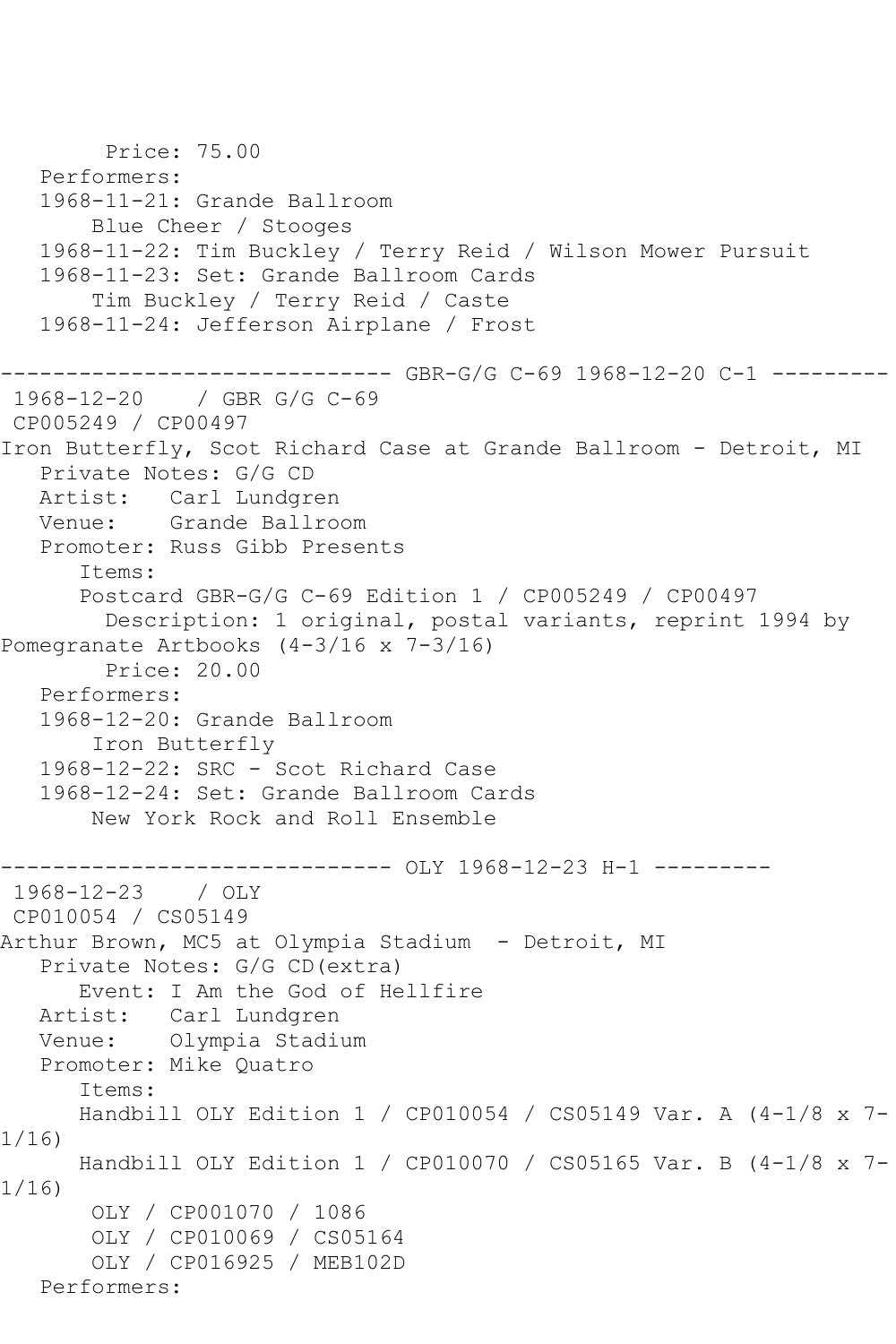1968-12-23: Olympia Stadium Arthur Brown / MC5 / Spartacus "R / Rationals ------------------------------ OLY-G/G-B 1969-04-07 P-1 --------- 1969-04-07 / OLY G/G-B CP010061 / CS05156 MC5, SRC - Scot Richard Case at Olympia Stadium - Detroit, MI Artist: Carl Lundgren Venue: Olympia Stadium Items: Original poster OLY-G/G-B Edition 1 / CP010061 / CS05156 (4- 3/16 x 7-3/16) Performers: 1969-04-07: Olympia Stadium MC5 / SRC - Scot Richard Case / Sweetwater / Amboy Dukes / Bob Seger / Frost / Frijid Pink / Plain Brown Wrapper / Frut of the Loom / H.P. and the Grass Route Movement / Caste / Up / Unrelated Segments / Mandala / Rationals / Wilson Mower Pursuit / Savage Grace / Red White and Blues Band / Third Power / Train ------------------------------ GBR-G/G C-79 3.154 1969-05-09 P-1 --- ------ 1969-05-09 / GBR G/G C-79 3.154 CP005228 / CP00476 Who, Joe Cocker and his Grease Band at Grande Ballroom - Detroit, MI Notes: This item appears in the Art of Rock book, plate no. 3.154 Private Notes: G/G CD AOR-3.154 Artist: Carl Lundgren Venue: Grande Ballroom Promoter: Russ Gibb Presents Items: Original poster GBR-G/G C-79 3.154 Edition 1 / CP005228 / CP00476 Var. X Description: 1 pirate, 1995 reprint from Pomegranate Artbooks (12-1/2 x 7) AORPlate: 3.154 Postcard GBR-G/G C-79 3.154 / Description: 1 original Card (4-1/8 x 7-1/8) AORPlate: 3.154 Price: 150.00 Postcard GBR-G/G C-79 3.154 / Description: Pomegranate 1994 reprint of card (4-1/8 x 7- 1/8) AORPlate: 3.154 Performers: 1969-05-09 1969-05-11: Grande Ballroom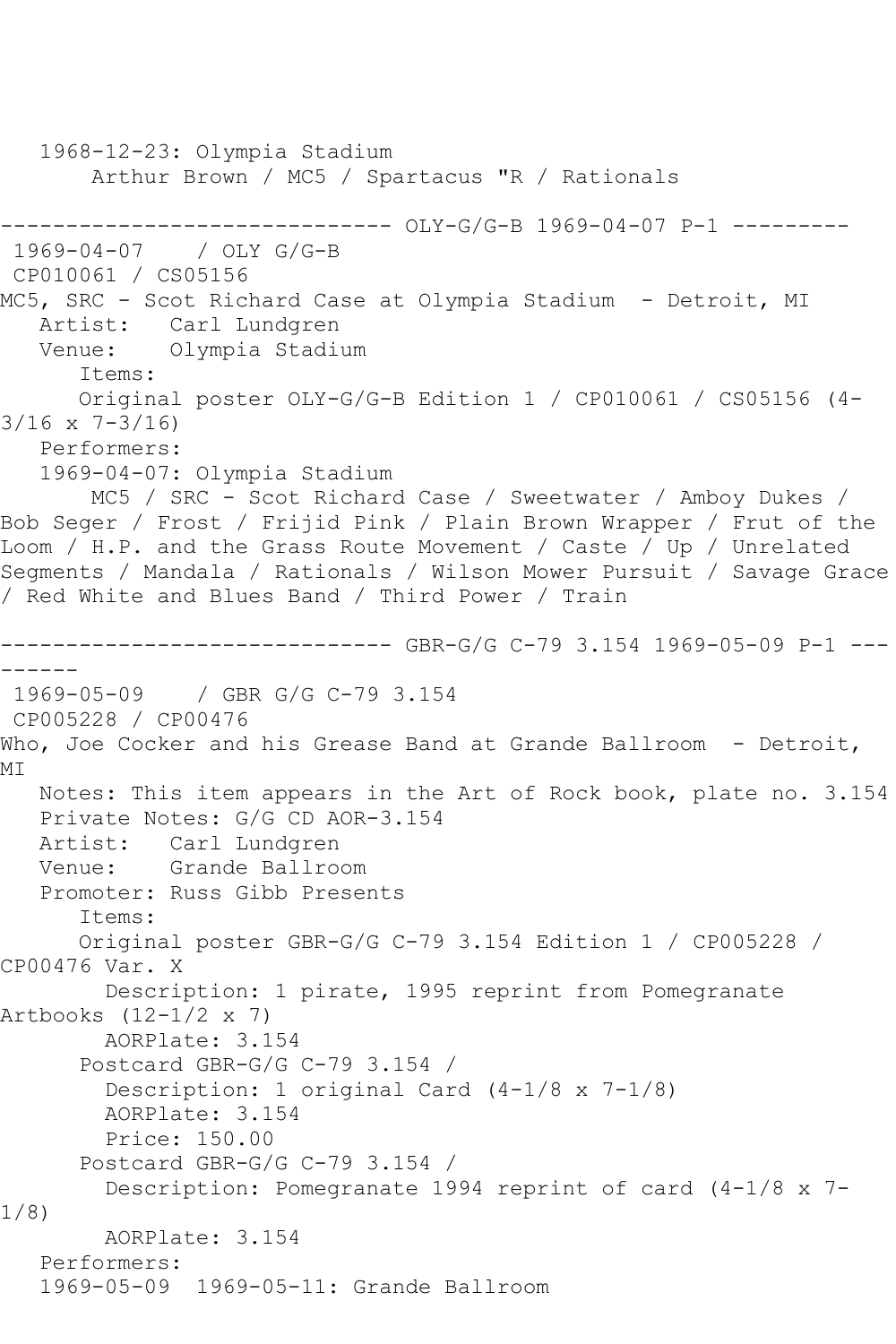Who / Joe Cocker and his Grease Band / Maend 1969-05-10: Who / Joe Cocker and his Grease Band / Mixed Generation 1969-05-11: Set: Grande Ballroom Cards Who / Joe Cocker and his Grease Band / Rush -------------- ETT 1969-06-06 P-1 ---------1969-06-06 / ETT CP017485 / MEB618 MC5, Illinois Speed Press at East Town Theater - Detroit, MI Artist: Carl Lundgren<br>Venue: East Town Thea East Town Theater Items: Original poster ETT Edition 1 / CP017485 / MEB618 Postcard ETT Edition 1 / CP010150 / CS05244 Performers: 1969-06-06 1969-06-07: East Town Theater MC5 / Illinois Speed Press / Stooges / Up ----------------------------- -3.157 1969-07-04 P-1 ---------<br>1969-07-04 / 3.157 1969-07-04 CP019892 / XJ025 Saugatuck Pop Festival: Procol Harum, Crazy World of Arthur Brown at Potawatomie Beach Notes: This item appears in the Art of Rock book, plate no. 3.157 Other: Festival Artist: Carl Lundgren Venue: Potawatomie Beach Promoter: Book: Art of Rock Items: Original poster -3.157 Edition 1 / CP019892 / XJ025 (16-11/16  $x \ 21 - 3/4$  AORPlate: 3.157 Handbill -3.157 Edition 1 / CP010097 / CS05191 (4-3/16 x 7- 1/4) AORPlate: 3.157 -3.157 / CP020591 / XL19690704 AORPlate: 3.157 -3.157 / CP017316 / MEB447 AORPlate: 3.157 Performers: 1969-07-04: Potawatomie Beach Procol Harum / Crazy World of Arthur Brown / SRC - Scot Richard Case / MC5 / Muddy Waters / John Lee Hooker / Amboy Dukes / Rotary Connection / Bob Seger / Frost / Stooges / Big Mama Thornton / Savage Grace / Caste / Red White and Blues Band / Frut of the Loom / Brownsville Station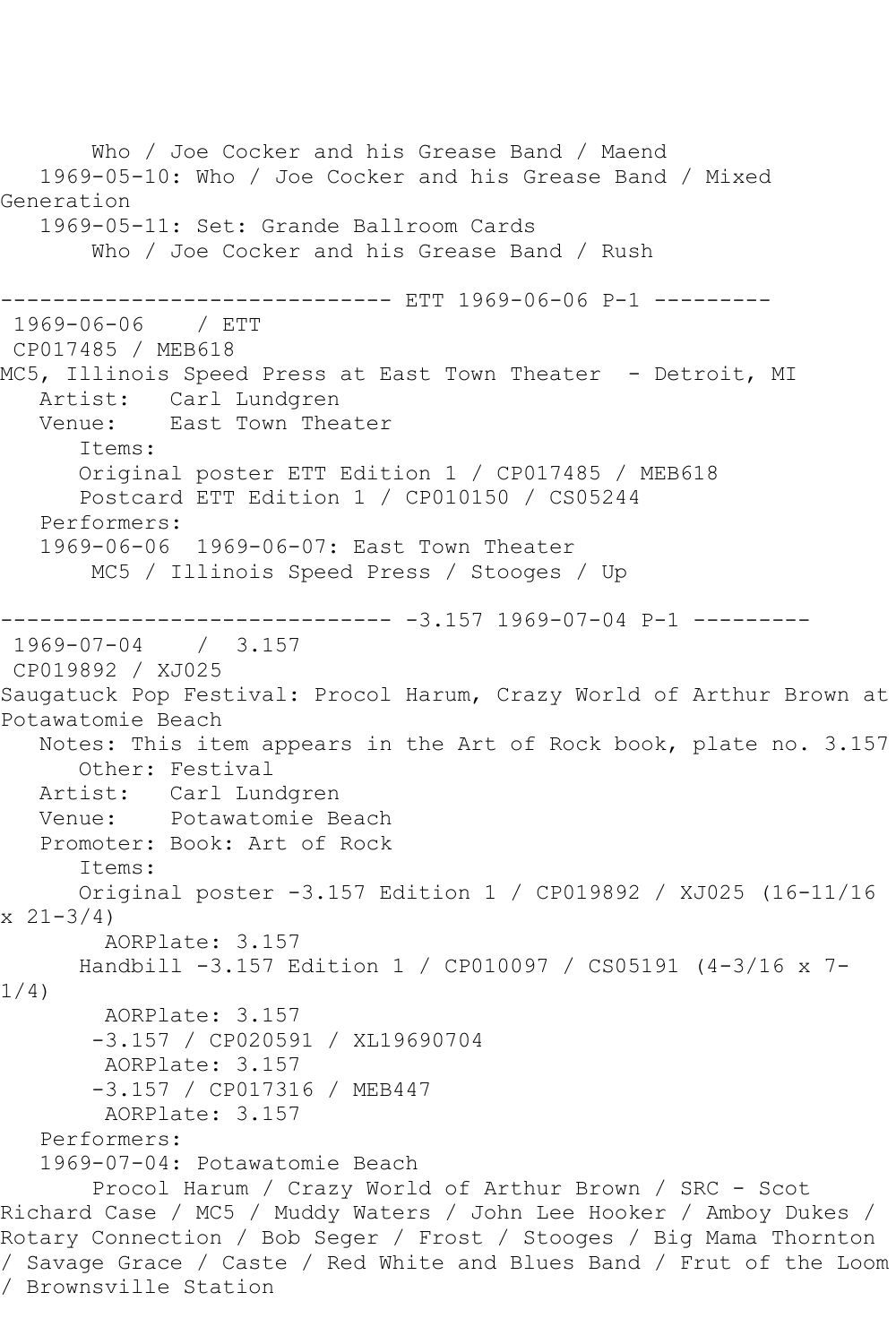------------------------------ 1969-07-04 C-1 --------- 1969-07-04 / CP010098 / CS05192 SRC, Procol Harum at Saugatuck - Saugatuck, MI Artist: Carl Lundgren Venue: Saugatuck Items: Postcard Edition 1 / CP010098 / CS05192 / CP016937 / MEB104B Performers: 1969-07-04: Saugatuck SRC - Scot Richard Case / Procol Harum / MC5 / Muddy Waters / John Lee Hooker / Amboy Dukes / Rotary Connection / Crazy World of Arthur Brown / Bob Seger / Frost / Stooges / Big Mama Thornton ------------------------------ AAS 1971 P-1 --------- 1971 / AAS CP009990 / CS05085 But Ma! We're In Love at Ann Arbor Sun - Ann Arbor, MI Artist: Gary Grimshaw Venue: Ann Arbor Sun Items: Original poster AAS Edition 1 / CP009990 / CS05085 Performers: 1971: Ann Arbor Sun ------------------------------ 1972-10-30 P-1 --------- 1972-10-30 / CP010068 / CS05163 Rationals at Special Events Building Artist: Carl Lundgren<br>Venue: Special Events Special Events Building Items: Original poster Edition 1 / CP010068 / CS05163 Performers: 1972-10-30: Special Events Building Rationals ------------------------------ 1993-05-08 P --------- 1993-05-08 / CP009033 / CP06054 Gathering of the Tribes at Ubiquity Private Notes: Arminski Artist: Mark Arminski Items: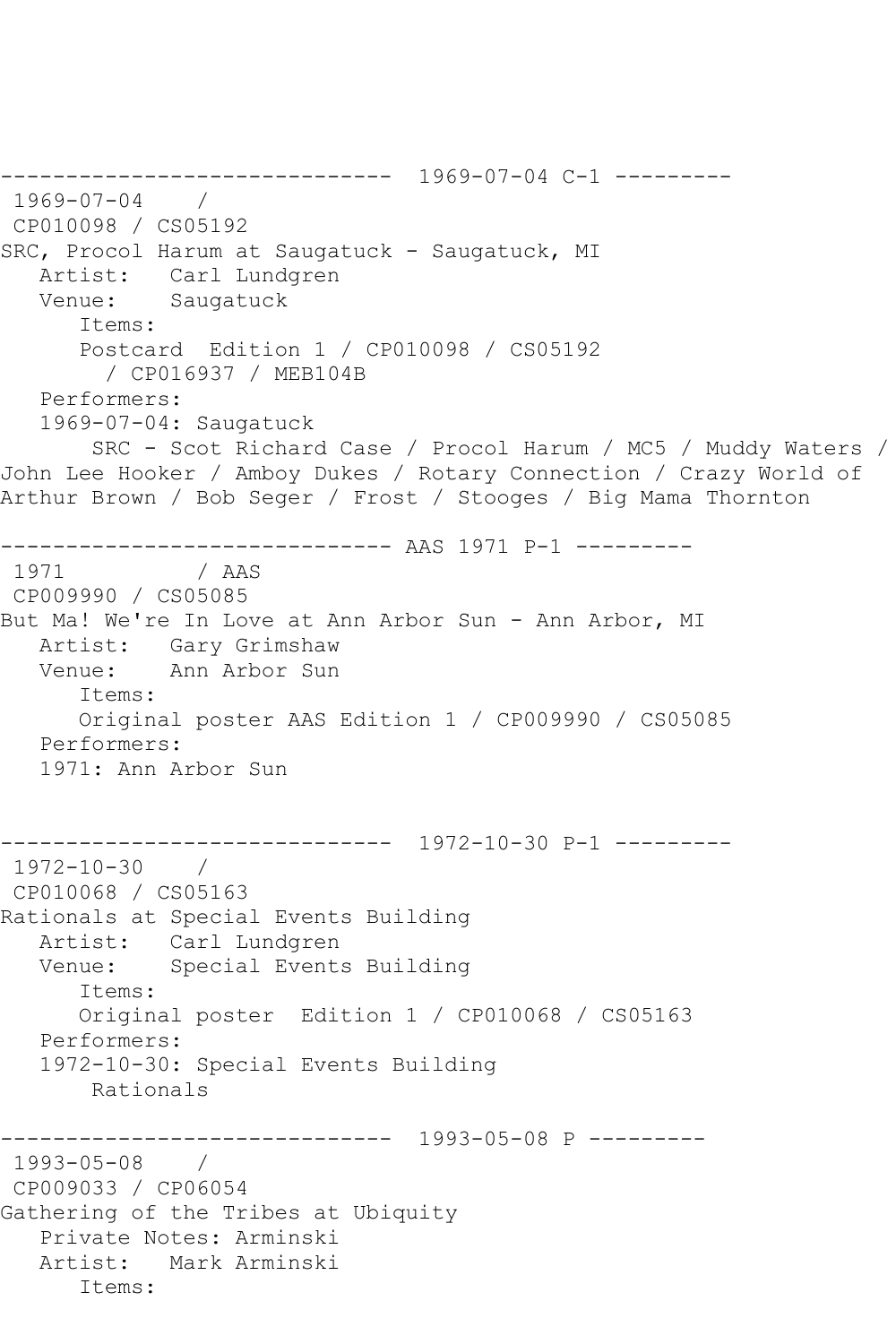```
 Original poster / CP009033 / CP06054
        Price: 75.00
        / CP043213
   Performers:
   1993-05-08 1993-05-15:
------------------------------ 19zz-08-14 P-1 ---------
19zz-08-14 / 
CP010056 / CS05151
Rationals, Girls InC. at Glenbriar Curling Club
 Artist: Carl Lundgren
 Venue: Glenbriar Curling Club
      Items:
      Original poster Edition 1 / CP010056 / CS05151
   Performers:
   19zz-08-14: Glenbriar Curling Club
       Rationals / Girls InC. / Nirvana
               ------------------------------ 19zz-08-20 P-1 ---------
19zz-08-20 / 
CP010064 / CS05159
SRC - Scot Richard Case, Poor Richard's Almanac at Northville Tavern
   Artist: Carl Lundgren
   Venue: Northville Tavern
      Items:
      Original poster Edition 1 / CP010064 / CS05159
   Performers:
   19zz-08-20: Northville Tavern
       SRC - Scot Richard Case / Poor Richard's Almanac
------------------------------ NONE P-1 ---------
NONE / 
CP017008 / MEB137
Pirgim, Action for a Change!
   Artist: Carl Lundgren
      Items:
      Original poster Edition 1 / CP017008 / MEB137
   Performers:
   NONE: Pirgim
------------------------------ NONE CX-1 ---------
NONE / 
CP010272 / CS05366
Tales from the Ozone, #1, Comix
   Artist: Gary Grimshaw
      Items:
        Edition 1 / CP010272 / CS05366
```